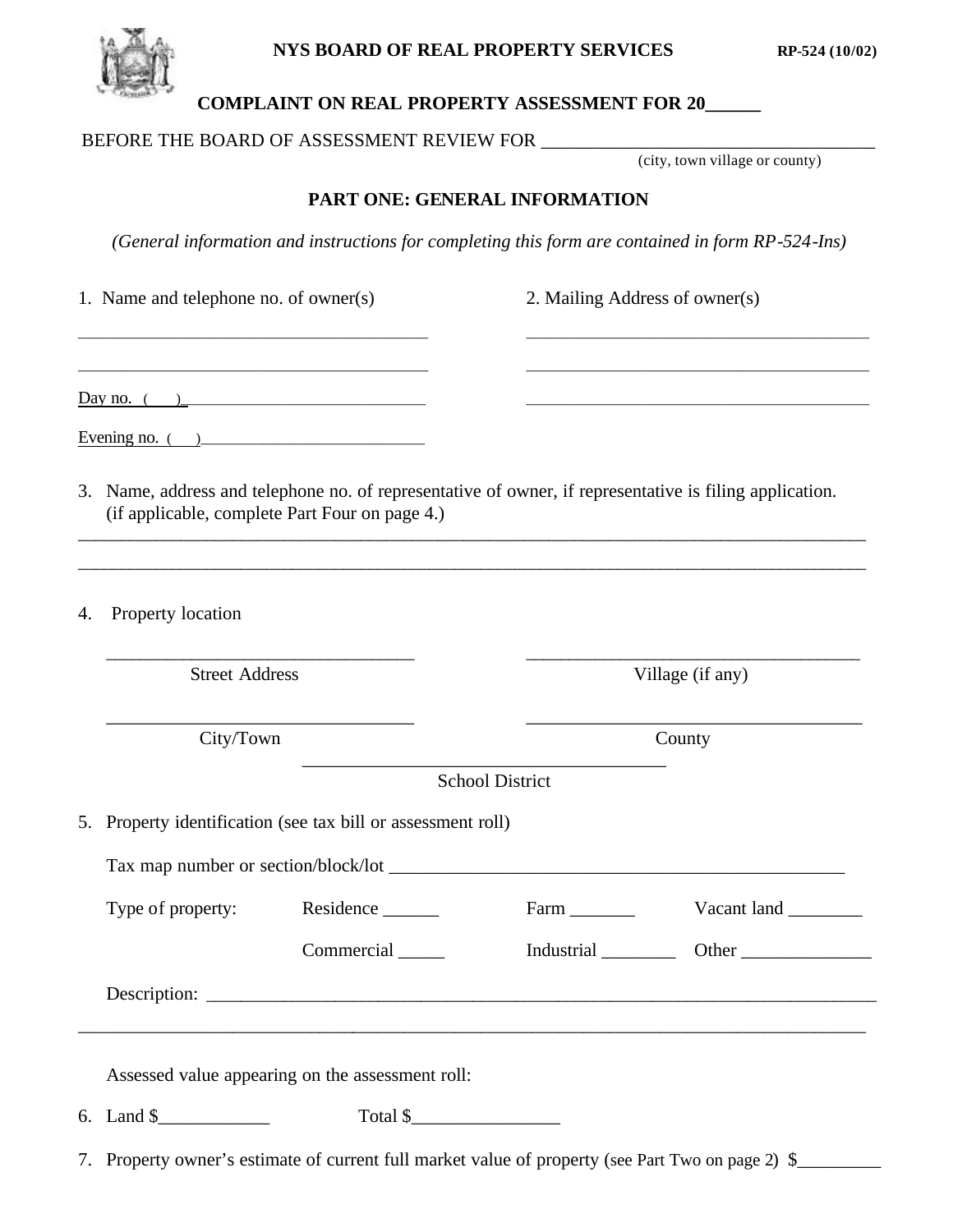### **PART TWO: INFORMATION NECESSARY TO DETERMINE VALUE OF PROPERTY**

(If additional explanation or documentation is necessary, please attach)

Information to support the value of property claimed in Part One, item 7 (complete one or more):

| b. Terms: __________Cash ________Contract _________Other (explain)                                          |  |  |  |  |
|-------------------------------------------------------------------------------------------------------------|--|--|--|--|
| c. Relationship between seller and purchaser (parent-child, in-laws, siblings, etc.): _____________         |  |  |  |  |
| d. Personal property, if any, included in purchase price (furniture, livestock, etc.; attach list and sales |  |  |  |  |
| 2. __ Property has been recently offered for sale (attach copy of listing agreement, if any):               |  |  |  |  |
|                                                                                                             |  |  |  |  |
|                                                                                                             |  |  |  |  |
| 3. __ Property has been recently appraised (attach copy): When: _____ By Whom: ______                       |  |  |  |  |
|                                                                                                             |  |  |  |  |
| 4. _ Description of any buildings or improvements located on the property, including year of                |  |  |  |  |
| 5. ____ Buildings have been recently remodeled, constructed or additional improvements made:<br>$\cosh \xi$ |  |  |  |  |
|                                                                                                             |  |  |  |  |
| Complainant should submit construction cost details where available.                                        |  |  |  |  |

6. \_\_\_\_ Property is income producing (e.g., leased or rented), commercial or industrial property and the complainant is prepared to present detailed information about the property including rental income, operating expenses, sales volume and income statements.

7. \_\_\_\_ Additional supporting documentation (check if attached).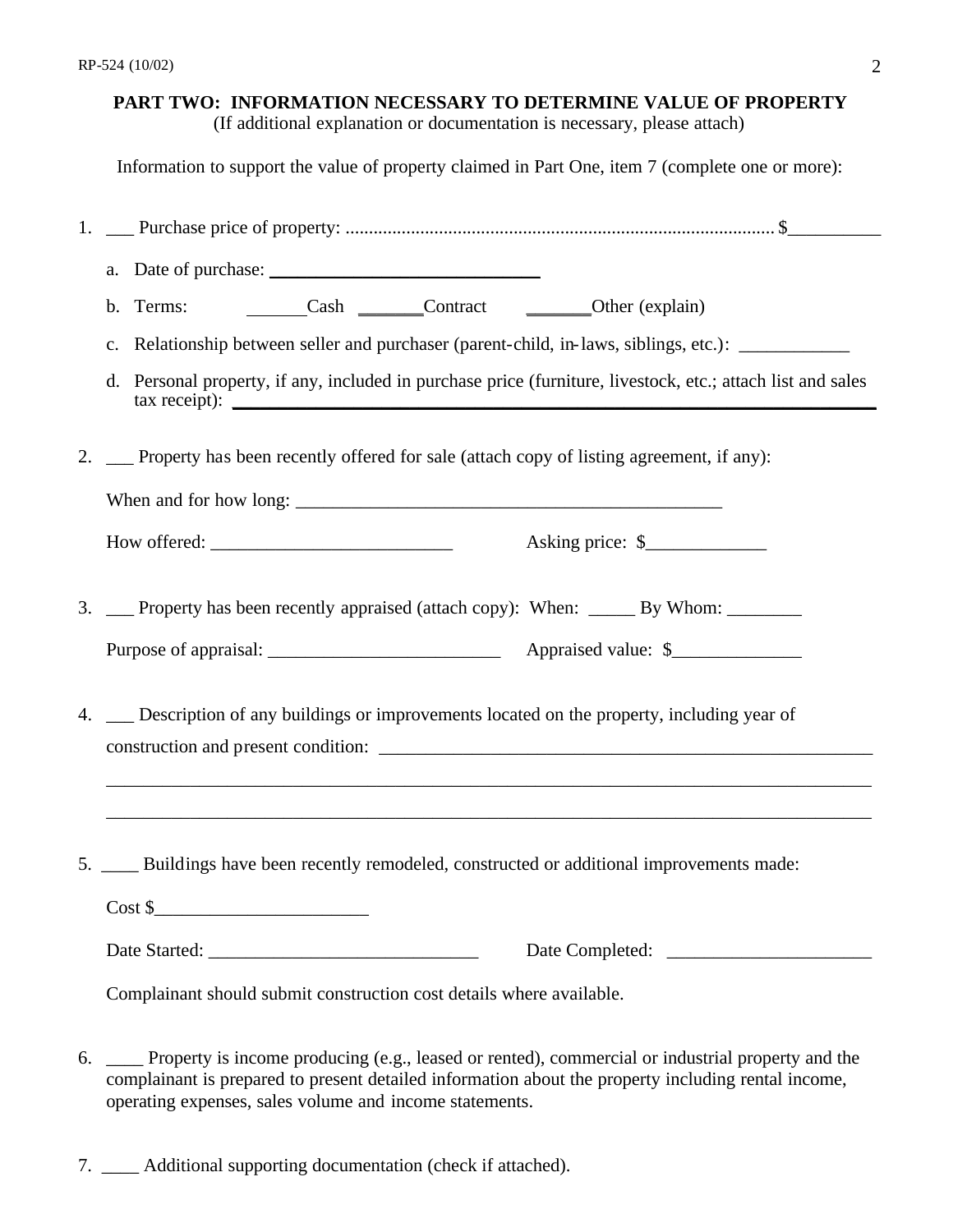|    | м тимее, ммоолоо гол солп еанч                                                                                                                                                                                                                                                                                                                                                |
|----|-------------------------------------------------------------------------------------------------------------------------------------------------------------------------------------------------------------------------------------------------------------------------------------------------------------------------------------------------------------------------------|
|    | A. UNEQUAL ASSESSMENT (Complete items 1-4)                                                                                                                                                                                                                                                                                                                                    |
| 1. | The assessment is unequal for the following reason: (check a or b)                                                                                                                                                                                                                                                                                                            |
|    | a. <sub>__</sub> The assessed value is at a higher percentage of value than the assessed value of other real property on the<br>assessment roll.                                                                                                                                                                                                                              |
|    | b. The assessed value of real property improved by a one, two or three family residence is at a higher<br>percentage of full (market) value than the assessed value of other residential property on the assessment<br>roll or at a higher percentage of full (market) value than the assessed value of all real property on the<br>assessment roll.                          |
| 2. | The complainant believes this property should be assessed at ______% of full value based on one or more of<br>the following (check one or more):                                                                                                                                                                                                                              |
|    | a. The latest State equalization rate for the city, town or village in which the property is located is _____%.<br>b. The latest residential assessment ratio established for the city, town or village in which the residential<br>property is located. Enter latest residential assessment ratio only if property is improved by a one, two or three<br>family residence %. |
|    | c. Statement of the assessor or other local official that property has been assessed at _________%.<br>d. Other (explain on attached sheet).                                                                                                                                                                                                                                  |
| 3. |                                                                                                                                                                                                                                                                                                                                                                               |
| 4. |                                                                                                                                                                                                                                                                                                                                                                               |
|    | <b>B. EXCESSIVE ASSESSMENT (Check one or more)</b>                                                                                                                                                                                                                                                                                                                            |
|    | The assessment is excessive for the following reason(s):                                                                                                                                                                                                                                                                                                                      |
| 1. | The assessed value exceeds the full value of the property.                                                                                                                                                                                                                                                                                                                    |
|    |                                                                                                                                                                                                                                                                                                                                                                               |
|    | b. Complainant believes that assessment should be reduced to full value of (Part one #7) \$                                                                                                                                                                                                                                                                                   |
|    | c. Attach list of parcels upon which complainant relies for objection, if applicable.                                                                                                                                                                                                                                                                                         |
| 2. | The taxable assessed value is excessive because of the denial of all or portion of a partial exemption.                                                                                                                                                                                                                                                                       |
|    | a. Specify exemption (e.g., senior citizens, veterans, school tax relief [STAR]) ___________________                                                                                                                                                                                                                                                                          |
|    |                                                                                                                                                                                                                                                                                                                                                                               |
|    |                                                                                                                                                                                                                                                                                                                                                                               |
|    | d. If application for exemption was filed, attach copy of application to this complaint.                                                                                                                                                                                                                                                                                      |
| 3. | Improper calculation of transition assessment. (Applicable only in approved assessing unit which has                                                                                                                                                                                                                                                                          |
|    | adopted transition assessments.)                                                                                                                                                                                                                                                                                                                                              |
|    |                                                                                                                                                                                                                                                                                                                                                                               |
|    |                                                                                                                                                                                                                                                                                                                                                                               |

**PART THREE: CROUNDS FOR COMPLAINT** 

#### **C. UNLAWFUL ASSESSMENT (Check one or more)**

The assessment is unlawful for the following reason(s):

- 1. \_\_\_\_ Property is wholly exempt. (Specify exemption (e.g., nonprofit organization)) \_
- 2. \_\_\_\_ Property is entirely outside the boundaries of the city, town, village, school district or special district in which it is designated as being located.
- 3. \_\_\_\_ Property has been assessed and entered on the assessment roll by a person or body without the authority to make the entry.
- 4. \_\_\_\_ Property cannot be identified from description or tax map number on the assessment roll.
- 5. \_\_\_\_ Property is special franchise property, the assessment of which exceeds the final assessment thereof as determined by the State Board of Real Property Services. (Attach copy of State Board certificate.)

#### **D. MISCLASSIFICATION (Check one)**

The property is misclassified for the following reason (relevant only in approved assessing unit which establish homestead and non-homestead tax rates):

- \_\_\_\_ Class designation on the assessment roll: ................... \_\_\_\_\_\_\_\_\_\_\_\_\_\_\_\_\_\_\_\_\_\_\_\_\_\_\_\_\_\_\_\_\_\_\_\_\_\_\_\_\_\_\_
- 1. Complainant believes class designation should be .... \_\_\_\_\_\_\_\_\_\_\_\_\_\_\_\_\_\_\_\_\_\_\_

2. \_\_\_\_ The assessed value is improperly allocated between homestead and non-homestead real property.

Allocation of assessed value on assessment roll Claimed allocation

Homestead ............ \$

Non –Homestead... \$